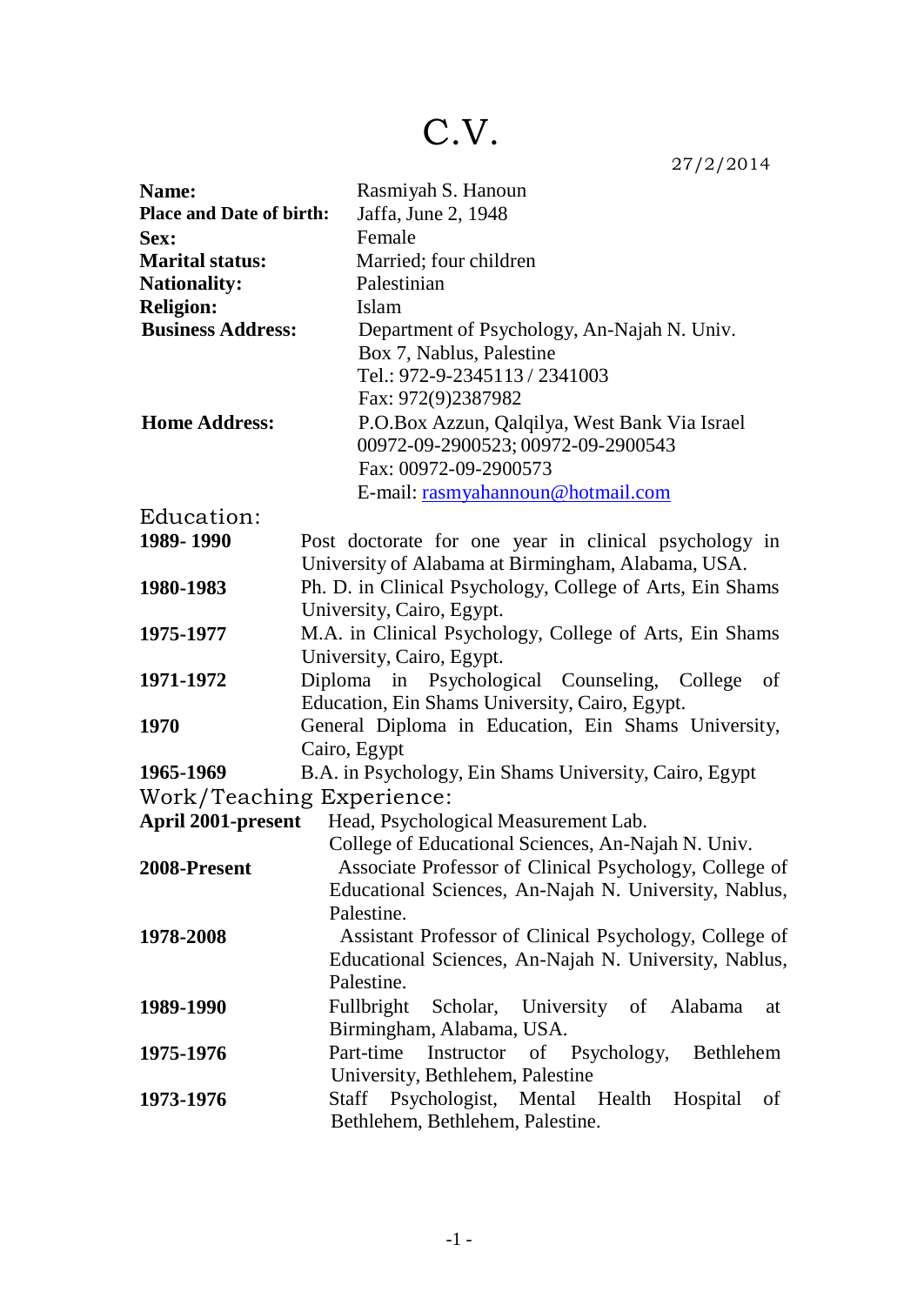## Publications (in Arabic)

2011 Odeh A.Rasmiy abedlqader and " Anger of the Propets A: Stady in Qur'an Stories ,, Jordan journal Islamic staies ( pending pulsations )

- (2010) Emotion of Fear Among the Prophets and its Positive Value: A study of Qur'anic Narratives. Dirasat 38.1(2011), Pending Publication (University of Jordan)
- (2009) Self Images of Psychology Graduates in Palestine
- (2009) Link between Personality Types and Post- Traumatic Stress Disorder (PTSD) (Study with Yale University, U.S.A)
- **(2009)** Eleventh and Twelfth Grader's Reception of the School Counselor, in Qaliqilya governorate.
- **(2009)** Child Labor in Palestine: A Psychological Study. Paper presented at 2<sup>nd</sup> Arab childhood conference: Globalization and Preservation of Identity, Ghardaka, Egypt
- **(2008)** Palestinian University Students, Attitudes towards Terrorism a Psychological survey. Paper delivered at Terrorism in the Digital Age conference, Amman, Jordan
- **(2008)** Conditions of An-Najah National University Graduates: An Analytical Study
- **(2007)** Psychological Stresses Among Providers of Psychological, counseling services in northern covernorates of Palestine- Journal of Alguds Open University for research and studies No 8-2.
- **(2006)** Image of the Educational Counselot in Government Schools in Palestine majalat Dirasat Nafsiyah. Volume No. 20.
- **(2007)** Image of the Educational Counselot in Government Schools in Northern Governorates of Palestine as perceived by School principals. An-Najah University Journal for research. B (Humanities) volume 21 number 2.
- **(2001)** Role of some demographic variables related to Palestinian children's viewing of Al-Aqsa intifada events on TV in changing their behavior. Majalat Dirasat Nafsiyah 11.2.
- **(2001)** Self-concept of An-Najah N. University men and women students. Majalat Dirasat Nafsiyah 11.3.
- **(2003)** Coping strategies of mothers of martyrs and Palestinian prisoners in Israeli jails. Al-Majalah Al-Ilmiyah Li-Kuliyat at-Tarbiyah 19.1. (Assiut University, Egypt).
- **(2003)** Feelings of depression among An-Najah N. University and their relationship with Al-Aqsa Intifada. Al-Majalah Al-Ilmiyah Li-Kuliyat at-Tarbiyah. 19.2 (Assiut University, Egypt).
- **(2003)** Al-Aqsa Intifada and level of depression among university students. Majalat Risalat Al-Khalij 19.1.
- **(1999)** Effect of stress on academic achievement of West Bank students. Arab Journal of Psychiatry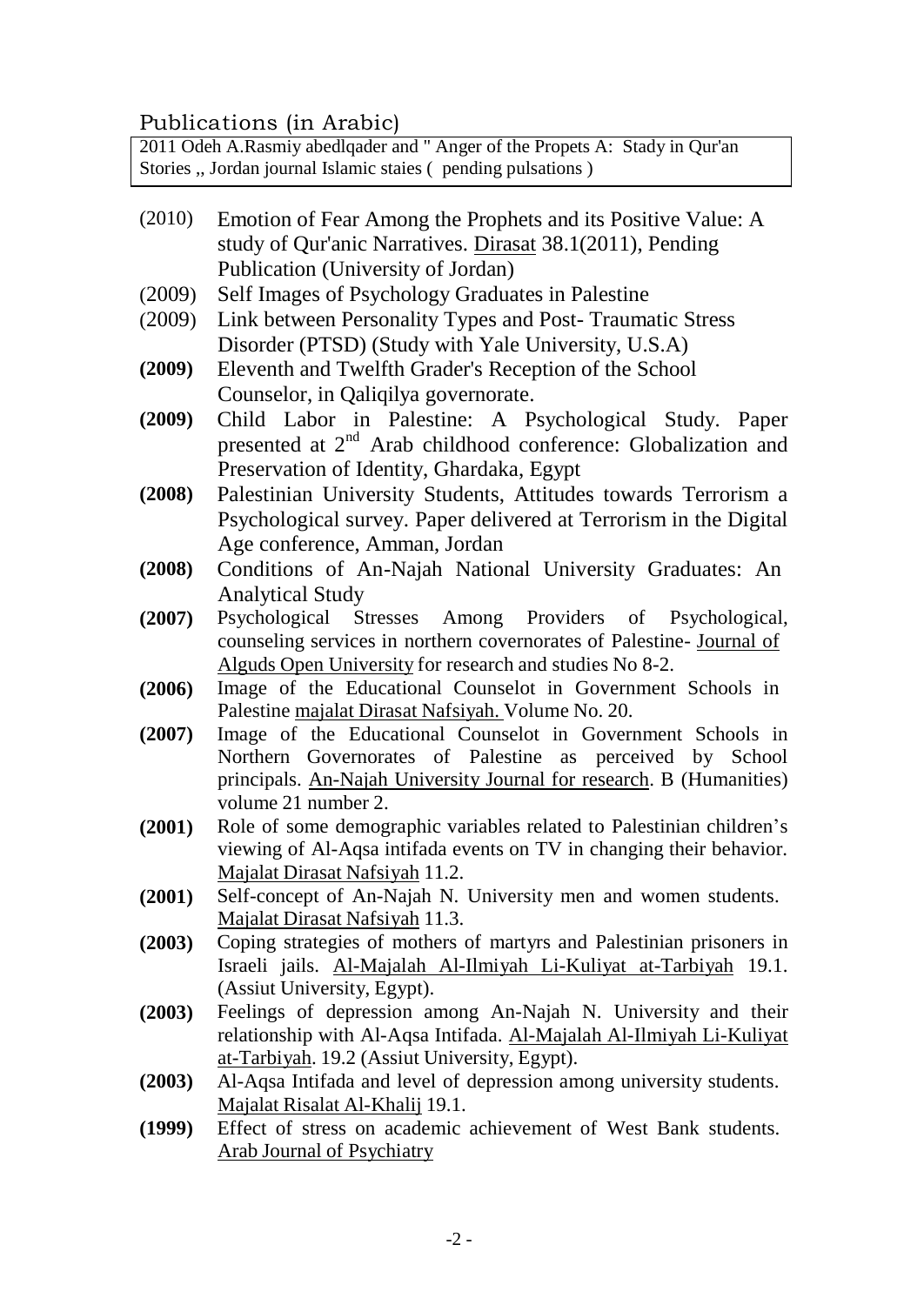# Publications (in English)

- **(2001)** Coping with concerns: An exploratory study of Australian, Colombian, German and Palestinian adolescents. Journal of Youth and Adolescence
- **(2001)** Childhood impressions of the Intifada. ERIC Resources in Education (RIE)
- **(2001)** Anxiety and its influence on the political views of Palestinian youngsters. ERIC Resources in Education (RIE)
- **(2000)** Implications of the Intifada on the personality and behavior of Palestinian children between 6-16. ERIC Resources in Education (RIE)
- **(1999)** Survey study of drug addicts in Qalqilya Governorate

Books (in Arabic)

- **(1986)** *Clinical psychology*. Nablus: Dar An-Nasr
- **(1998)** *Abnormal psychology*. Nablus: Al-Rayyan.
- **(1995)** *Field studies*. Nablus: Maktbaat An-Nasr.

In addition, I have authored and presented more than 70 working papers at congresses, symposia, conferences and seminars in various countries. I also published numerous articles in local and Arab newspapers and magazines. I was also an advisor for M.A. students in the College of Educational Sciences.

I also participated in several courses in psychological counseling.

# *Conferences:*

- 1. 2014: "Cultural Identity and Its Relationship with Some Psychological Variables as Perceived by Palestinian University ", Paper Presented at International Conference on Citizenship Identity and National Security, at Mutah University, on January 22- 25/1/2014.
- 2. 2013: 04/03/2013 The twelfth course of the Palestinian security services, Jericho / Palestine, at the Jerusalem College of Police under the supervision of the Palestinian Liberation Organization (PLO) and the Palestinian Ministry of Interior.
- 3. 2012: Case Study and behavior parents perception of the problems of the children with autism, diagnosis and therapy , -the second national concerfernces " special educational programs in Palestinian universities ", new trends for autism syndrome 2\4/2012, Palestine Ahlyiah university collage Bethlehem special education center.
- 4. 2009: Eleventh and twelfth Grades Reception of the School Counselor.
- 5. 2008: Terrorism phenomenon as perceived by university students paper delivered at conference in Jordan.
- 6. 2008: Self-Image of psychology Graduates.
- 7. 2007: Psychologists in Palestine: Accreditation and legitimacy crisis conditions of An-Najah University Graduates: An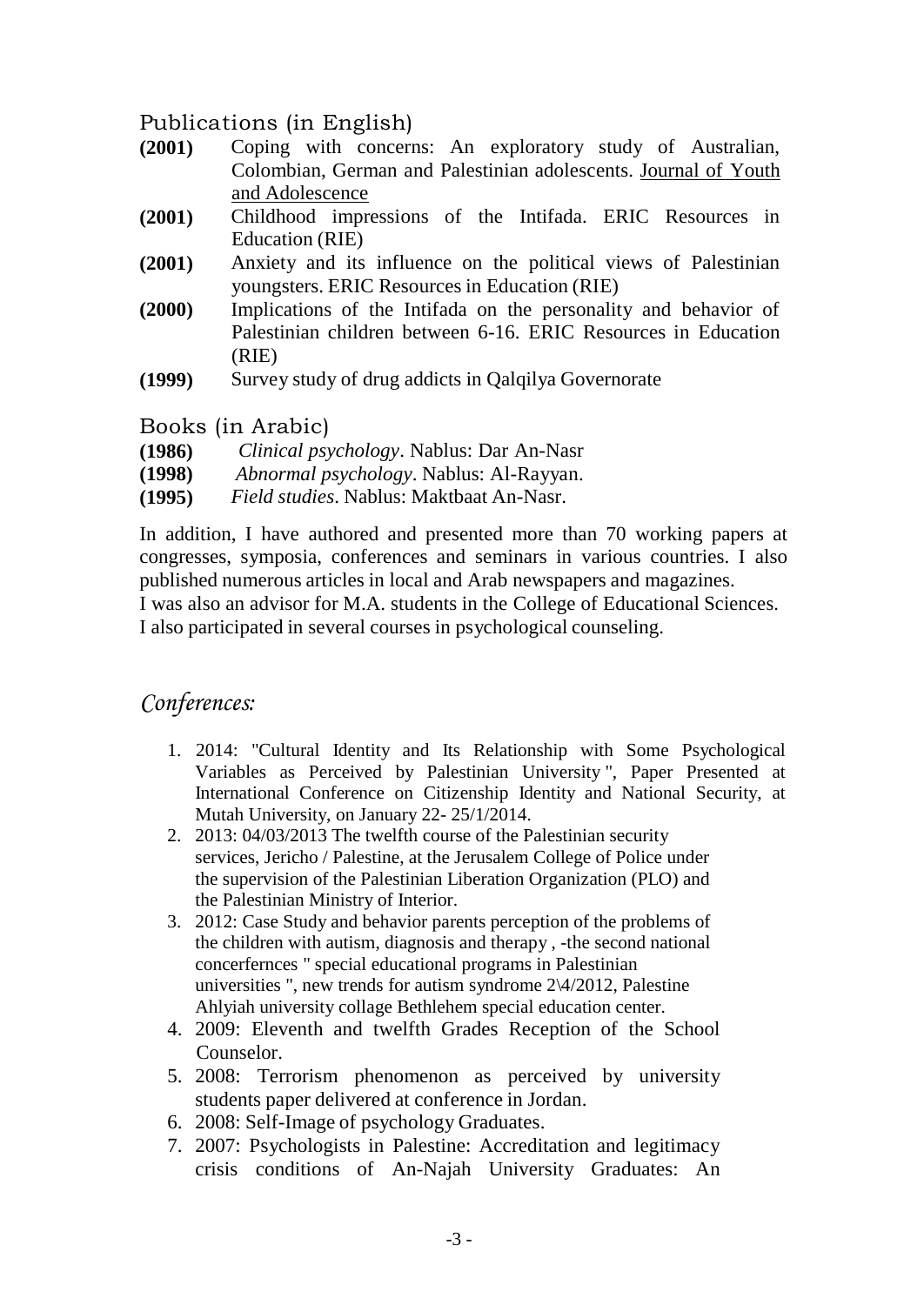Analytical study Link between personality type and Posttraumatic stress disorder.

- 8. 2007: "Drug and Human security" Paper delivered at human development and human security conference.
- 9. Cancer Diseases: Risks, Facts and Dimensions Dec. 3, 2007, An-Najah N. University, Nablus, West Bank, Palestine.
- 10. School Curricula in Palestinian Reality Conference, Nov. 24, 2007, An-Najah N. University, Nablus, West Bank, Palestine.
- 11. Hanoun, Rasmiyah, "Drugs and Human Security in Palestine", paper presented at the World Conference Human Develop & Security in Changing World, Tafila Technical University, July 10-12, 2007.
- 12. "Psychologists in Palestine: legitimate and Certification Crisis", working paper presented at Mental Health Conference, BirZait University and Palestinian Counseling Center, Feb 26-27, 2007.
- 13.International Conference on Economics of Mental Health and Addiction, Venice, Italy, April 18-20, 2005.
- 14. "Impact of psychological, health and social counseling on preservation of social fabric of Palestinian family and influence of the Israeli occupation" paper in Arabic presented at First Family Reformation and Counseling Conference held At An-Najah National University, Nablus, March 10, 2005.
- 15. "The Hows of Rabilitating Cadres Engaged in Family Counseling". First Family Reformations and Counseling Conference, An-Najah National University, Nablus, March 10, 2005.
- 16. "State of Palestinian Children's Health" paper presented at the 28 World Federation of Mental Health Convention, Cairo, Egypt, August 4, 2005.
- 17. Palestinian Conference on Treatment and Protection from Drugs in Jerusalem, An-Najah National University, Nablus, Oct. 18, 2005.
- 18. Seminar on Psychological Disorders organized by Palestinian Counseling Center, Jerusalem, Nov. 7, 2005.
- 19. 17<sup>th</sup> Jerusalem Day Conference on Israeli Colonization, An-Najah National University, Nablus, Dec 12, 2005.
- 20. Hanoun, Rasmiyah. State of Psychosocial Health of Palestinian Children 5-17. Paper presented at Seventh Workshop on Costs and Assessment in Psychiatry: Financing Mental and Addictive Disorders, Venice, March 18-20, 2005, Italy.
- 21. Hanoun, Rasmiyah. "Psychologists in the West Bank: Legitimacy and Credentialing Crisis," Paper presented at the Third International Congress on Licensure, Certification and Credentialing of Psychologists Montreal, Quebec, Canada, April 21-24, 2004.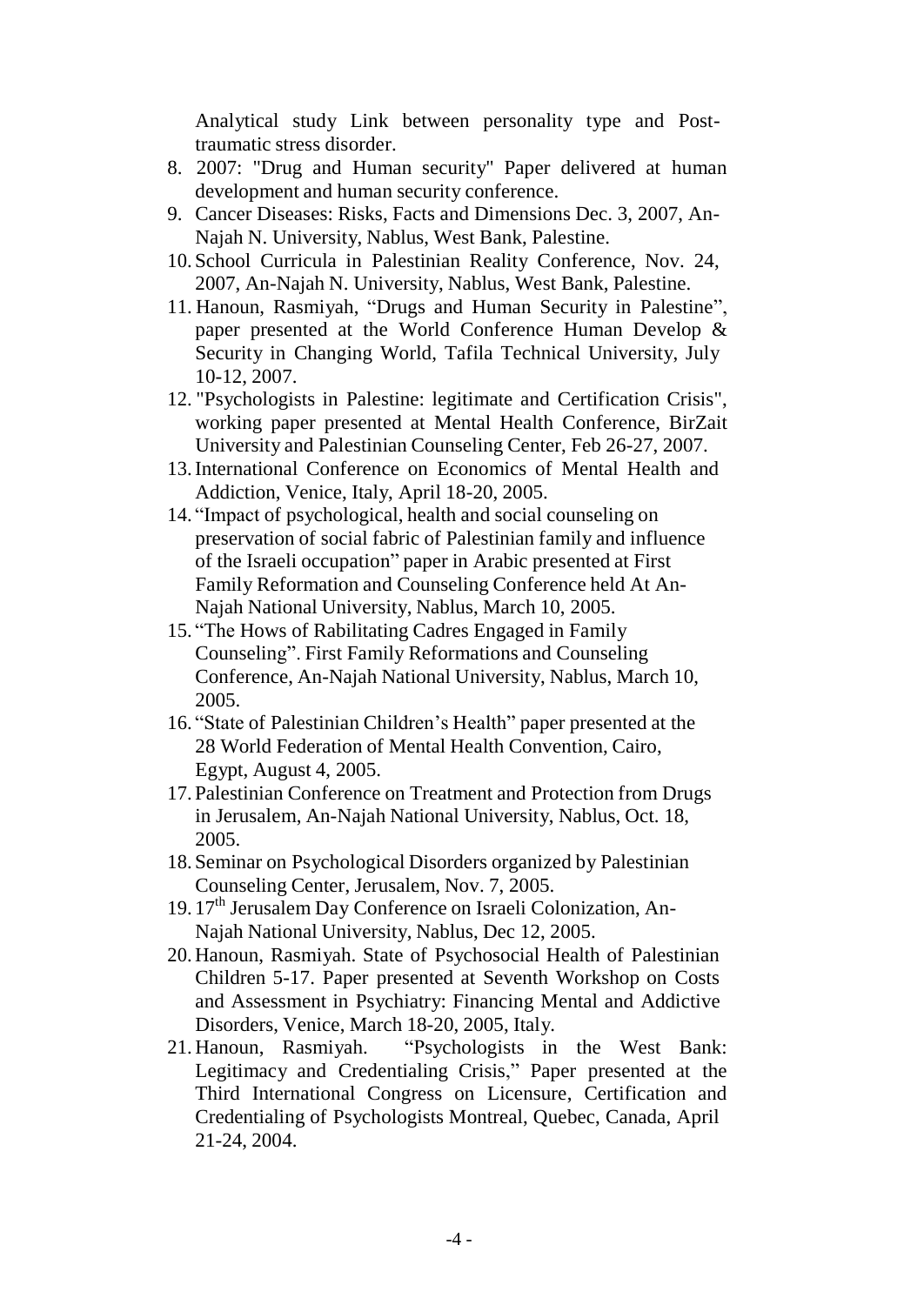- 22. Hanoun, Rasmiyah. "The Anxiety and Its Influence on Young Palestinians", was part of a symposium on Violence in Third World presented at the 1993 Annual Convection of the American Psychological Association (APA) Toronto, Canada.
- 23. Hanoun, Rasmiyah. "Effects of Violence and Trauma on Women in the Occupied Territories", Paper presented as part of symposium on Global Conflict and Women, Toronto, Canada, 1993.
- 24. Hanoun, Rasmiyah. "The Implication of Intifada on Personality and Behavior of Palestinian Children 6-12", Paper presented at the 5<sup>th</sup> International Council of Psychologists, Amsterdam, Netherlands, July 14-18, 1992.
- 25. Hanoun, Rasmiyah. "The Effect of Stress on Academic Achievement of Students in the West Bank", Paper presented at SACIA Conference Education, Auburn, Nov 17-18, 1989.
- 26. Hanoun, Rasmiyah. "Palestinian Women in Israeli Palestinian Conflict Workshop", held in Belfast, Ireland, Oct. 13-23, 1997.
- 27. Hanoun, Rasmiyah. "Mental Health in Palestine" A paper presented at Mental Health and Social Medicine Conference, Sept. 29, 2000.
- 28. Hanoun, Rasmiyah. "Anxiety and Its Influence on Palestinian Women", International Congress of Applied Psychology, Madrid, Spain, 1993.
- 29. Hanoun, Rasmiyah. "The State of Mental Health in the West Bank", A poster presented at a congress held in Dublin, Ireland, 1997.
- 30. Hanoun, Rasmiyah. "Palestinian Women at Risk: How Are They Coping", World Congress Federation for Mental Health, Santiago, Chile.
- 31. Hanoun, Rasmiyah. "Seminar on the Effect of Stress on Academic Achievement of the West Bank Students", Institute of Islamic Thought, Washington, DC. 1990.
- 32. Hanoun, Rasmiyah (1993). "Psychological and Social Effects of the Intifada on Children, between Ages of Three to Nine". Paper presented at the World Federation for Mental Health, Japan, Oct. 1993.
- 33. Hanoun, Rasmiyah. "Mental Health in the West Bank and Gaza" Conference held in Cairo, Egypt, Oct. 2000.
- 34. Hanoun, Rasmiyah. "A Study of Higher Rate of Mental Health Retardation Compared with Other Retardations between 1972- 1986 in Nablus and Its District", Paper presented at Third Arab Psychiatric Conference, Amman, Jordan 10-16,1987.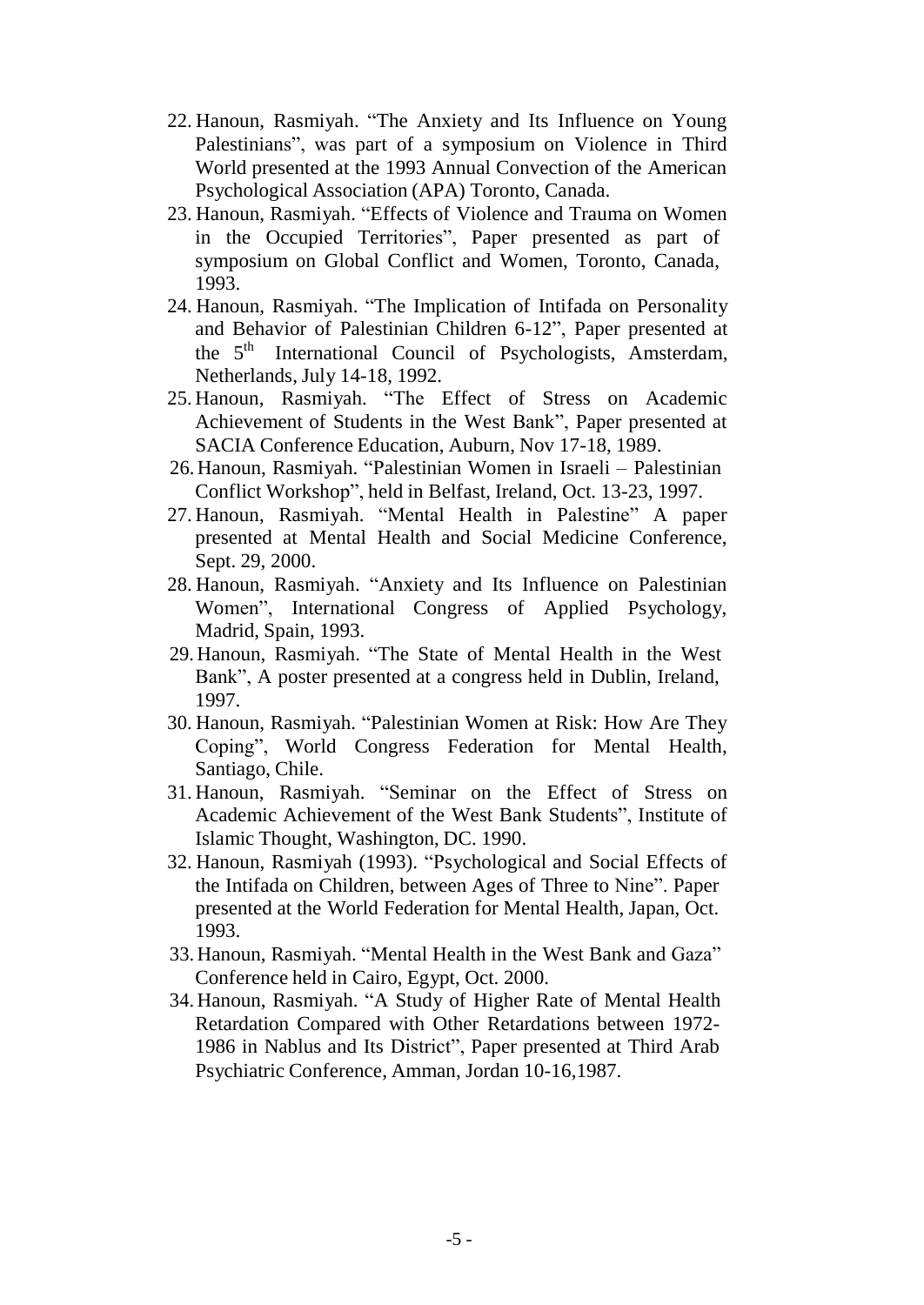Professional Papers:

- 1- Participated in the International Conference on Human Security and Social Movements, Paper delivered at Human Security, at Mutah University On December 20-22/12/2012.
- 2- "Human Security and Drugs", paper delivered at Human Development and Security in a changing World. Technical University of Tafila, Jordan, July 10-12, 2007.
- 3- "Behavioral Disorders Among Children," paper presented at Reality and Welfare of Palestinian Children Conference, Social Research Center and CWI, Aug. 21-22, 2007.
- 4- "Violence and Its Impact on Mental Health", paper presented at International Day for Mental Health and Family Violence Weak, Palestinian Counseling Center in cooperation with the Palestinian Red Crescent Society, Al- Quds University, Nov. 18, 2007.
- 5- "Psychosocial Factors Behind Spread of Drugs: Prevention ad treatment." Paper presented at Homeland Without drugs Conference. Higher National Commission for Prevention of Drugs, Jerusalem, June 22, 2005.
- 6- "Impact of Psychological Illness in Life Responsibility" working paper.
- 7- State of psychological-social health of Palestinian children (5-17). The Journal of Mental Health Policy and Economics 8; 2005.
- 8- "Psychologists in the West Bank: Legitimacy and Credentialing Crisis," Paper presented at the Third International Congress on Licensure, Certification and Credentialing of Psychologists Montreal, Quebec, Canada, April 21-24, 2004.
- 2- One-day seminar on "Personality Development of Children and the Role of Kindergartens", Organized by Women's Union in Tulkarm, Dec. 3, 1993.
- 3- "The Psychological Fulfillment of Palestinian Children's Needs During Curfews and Strikes", paper presented at the APA Division of Peace Psychology. RANDOPLPHH MACON COLLEGE Ashland, Virginia, U.S.A, Aug. 1993.
- 4- "The Anxiety and Its Influence on the Political Views of Young Palestinians", part of a symposium on Violence in the Third World, Presented at the 1993 Annual Convention of the American Psychological Association, Toronto, Canada.
- 5- "Effects of Violence and Trauma on Women in the Occupied Territories", paper presented as part of symposium on Global Conflict and Women, Toronto, Canada, 1993.
- 6- A three-hour lecture on the "Psychology of Children", part of a course given to kindergarten teachers in Nablus, June August 15, 1993. The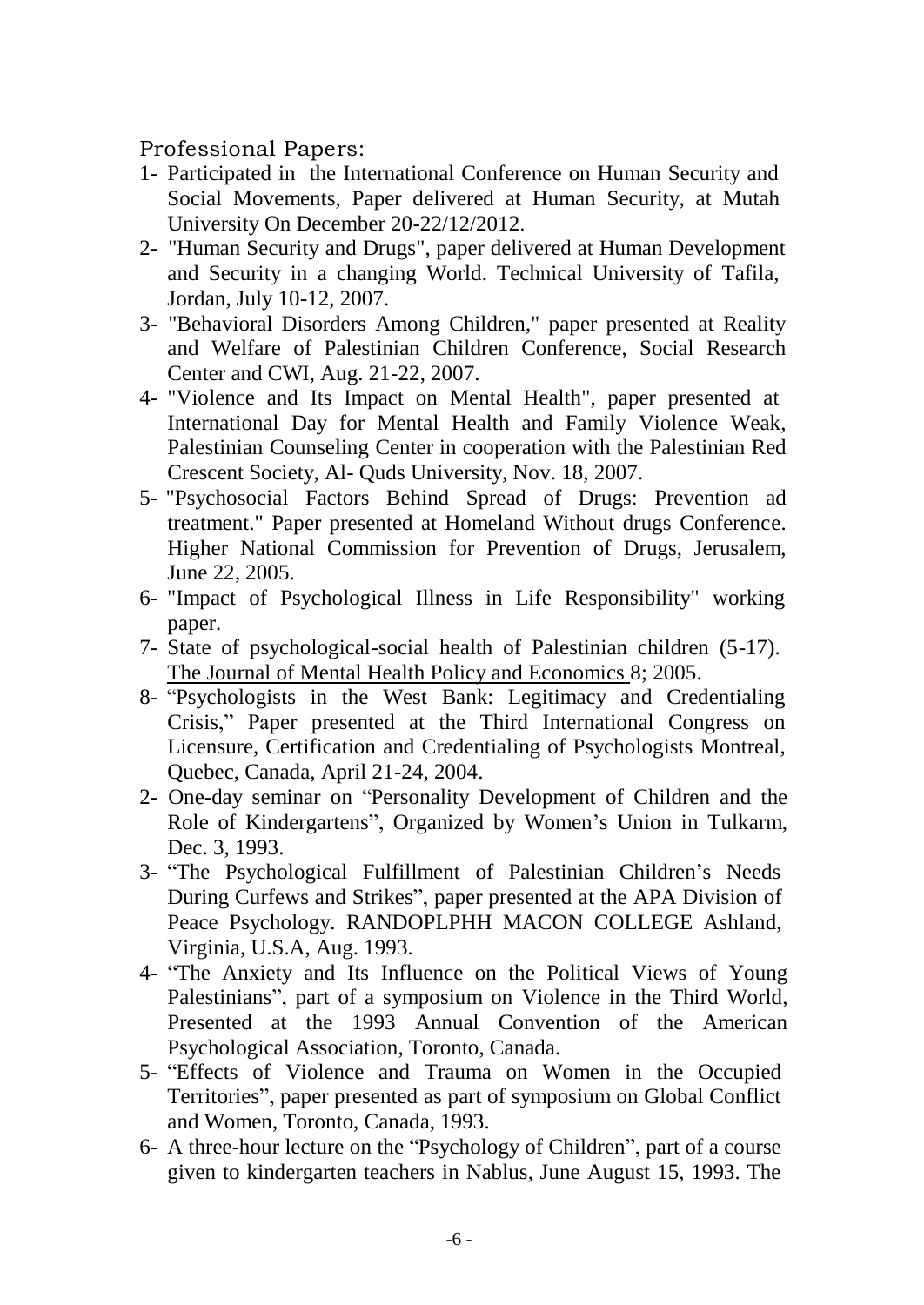course was sponsored by Continuing Education Program at An - Najah N. University.

- 7- "The Implication of the Intifada on Personality and Behavior of Palestinian Children 6-12", paper presented at the 5th International Council of Psychologists, Hotel Okura, Amesterdam, the Netherlands, July 14-18, 1992.
- 8- A one-day seminar on the "Problems of Children in Kindergartens", held at An-Najah N. University, Aug. 11, 1992. It was sponsored by The Union of the Charitable Societies in the West Bank.
- 9- "Factors Mediating Amongst Urban Undergraduate Students". Department of Counseling, University of Alabama at Birmingham, Alabama.
- 10- "The Effect of Stress on Academic Achievement of West Bank Students at An - Najah N. University", Nablus, West Bank, Journal of Psychology, Amman, Jordan.
- 11- "The Effect of Stress on Academic Achievement of West Bank Students at An - Najah N. University", Nablus, West Bank, Paper presented at the SACIA Conference Education, Auburn, Nov. 17-18, 1989.
- 12- "A Survey of the Perception of Mental Health by the People in the West Bank." Research to be published.
- 13- "Study Habits, Obstacles and Their Correlation with Achievement of An-Najah N. University Students", Research to be published.
- 14- "Psychological Effects of Occupation on Women", presented at Women Club, Nablus, Oct. 1986.
- 15. "Drugs and Their Chemical, Psychological, and Social Effects", paper presented at the Conference of Medical Doctors' Association, Tulkarm, West Bank, Oct. 1987.
- 16. "The Psychological and Social Effects of Drugs on Arab Youth and Care in Taibeh-Palestine". Youth Club, Taibeh, Aug. 1986.
- 17. "Prison and Its Effect on Prisoners". The Palestinian Center for Non-Violence, Jerusalem, West Bank, Apr. 1986.
- 18. "The Social and Psychological Effects of Drugs", paper resented at Conference on Drugs and Their Chemical, Biological, and Behavioral Effects on Human Beings, An-Najah N. University, Nablus, West Bank , July 1987.
- 19. "Mental Health in the Family and Society", paper presented at the Family Protection Society, Nablus, West Bank, June, 1989.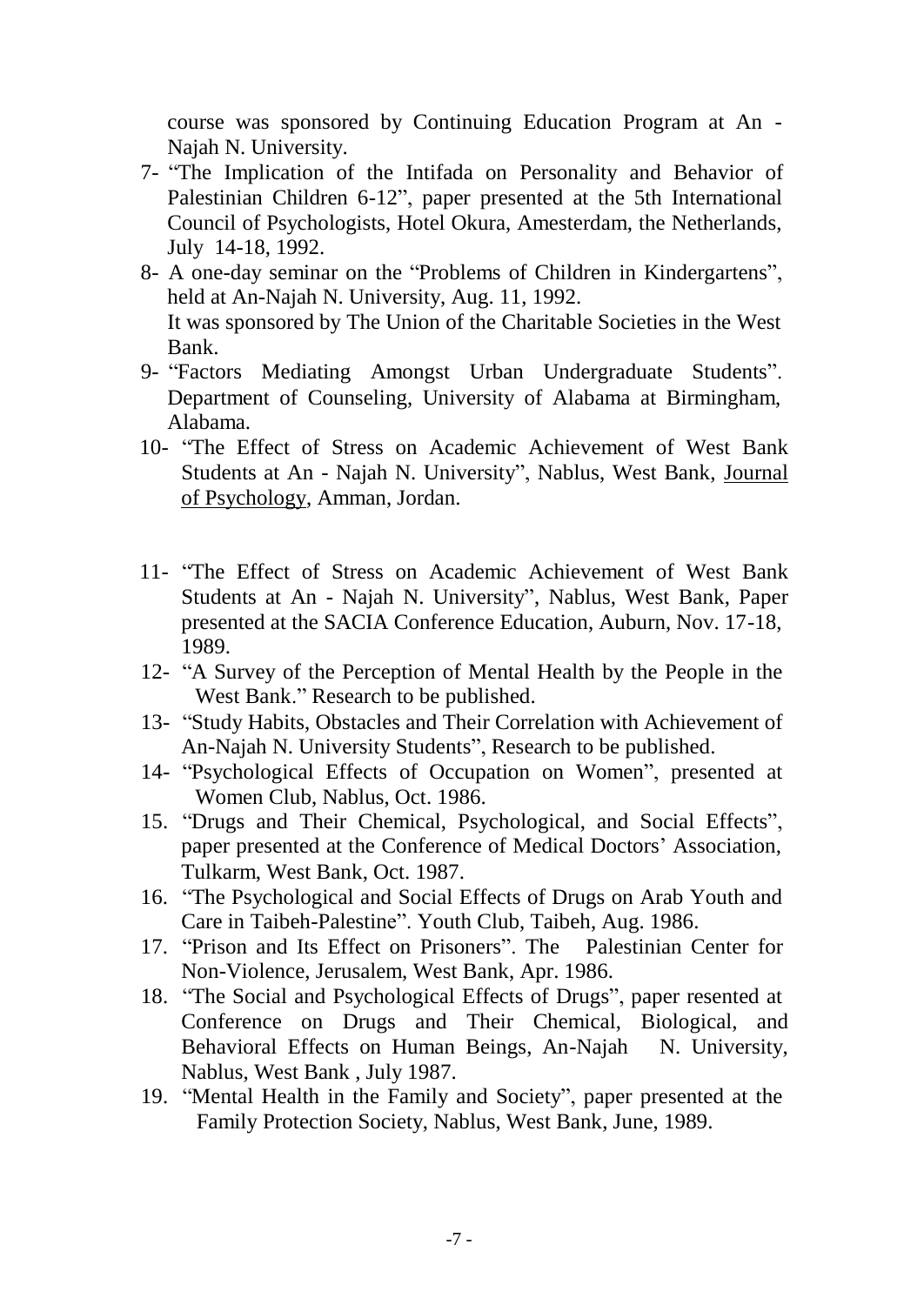- 20. "The Effect of Stress on Academic Achievement of West Bank Society", paper presented at Southern Association of Comparative and International Education, Nov. 1989.
- 21. "An Educational Study of Higher Rate of Mental Retardation Compared With Other Retardations Between 1972 & 1986 in Nablus and its District post - 1967", paper presented at the Third Arab Psychiatric Conference in Amman, Jordan, April, 14-16, 1987.
- 22. "Psychological and Social Problems of Children in Schools", sponsored by the Tulkarm Directorate of Education, August 12, 1994.
- 23. "Youth Mental Health", a course held at College of Medical Professions, Al-Quds University, Dec. 27-29,1997.
- 24. "Aids: Health, Social and Psychological Implications", a course held at the Development Center for Primary Health Care in conjunction with the College of Medical Professions, Al-Quds University, Dec. 12-18, 1997.
- 25. "Training Trainers" held at the Palestinian Red Crescent Society headquarters in Nablus, Feb. 15-19, 1997. This course was organized by the Palestinian Higher National Committee.
- 26. "Palestinian Women in the Israeli-Palestinian Conflict". This workshop was held in Belfast, Ireland, Oct. 13-23, 1997.
- 27. "Training Trainers in Jenin Governorate on Social, Psychological and Economic Effects of Drugs" May 12-17, 1997. I was the main lecturer.
- 28. "Drug Prevention and War Against It in the Palestinian Society". This one-month course was given to police officers in Nablus between Oct. 10-28, 1998.
- 29. "Survey of Drug Addiction in Qalqiliah Governorate". This survey was conducted in cooperation with the Norwegians between Nov. 1- 3, 1998.
- 30. "Psychological Stress Among Women", Conference held in Paris, May 7-11, 1995.
- 31. "Mental Health in Palestine", Paper presented at Mental Health and Social Medicare Conference, Greece, Sept. 29, 2000.
- 32. "Suicide Phenomenon" a seminar held at An-Najah N. University, May 2, 1997.
- 33. Survey study of "Drug Prevalence, Addiction, Types and Courses in Qalqilia Governorate" Dec. 1,1998 - March 1, 1999. This study was completed in cooperation with Preventive Security. The Danish Government funded the project.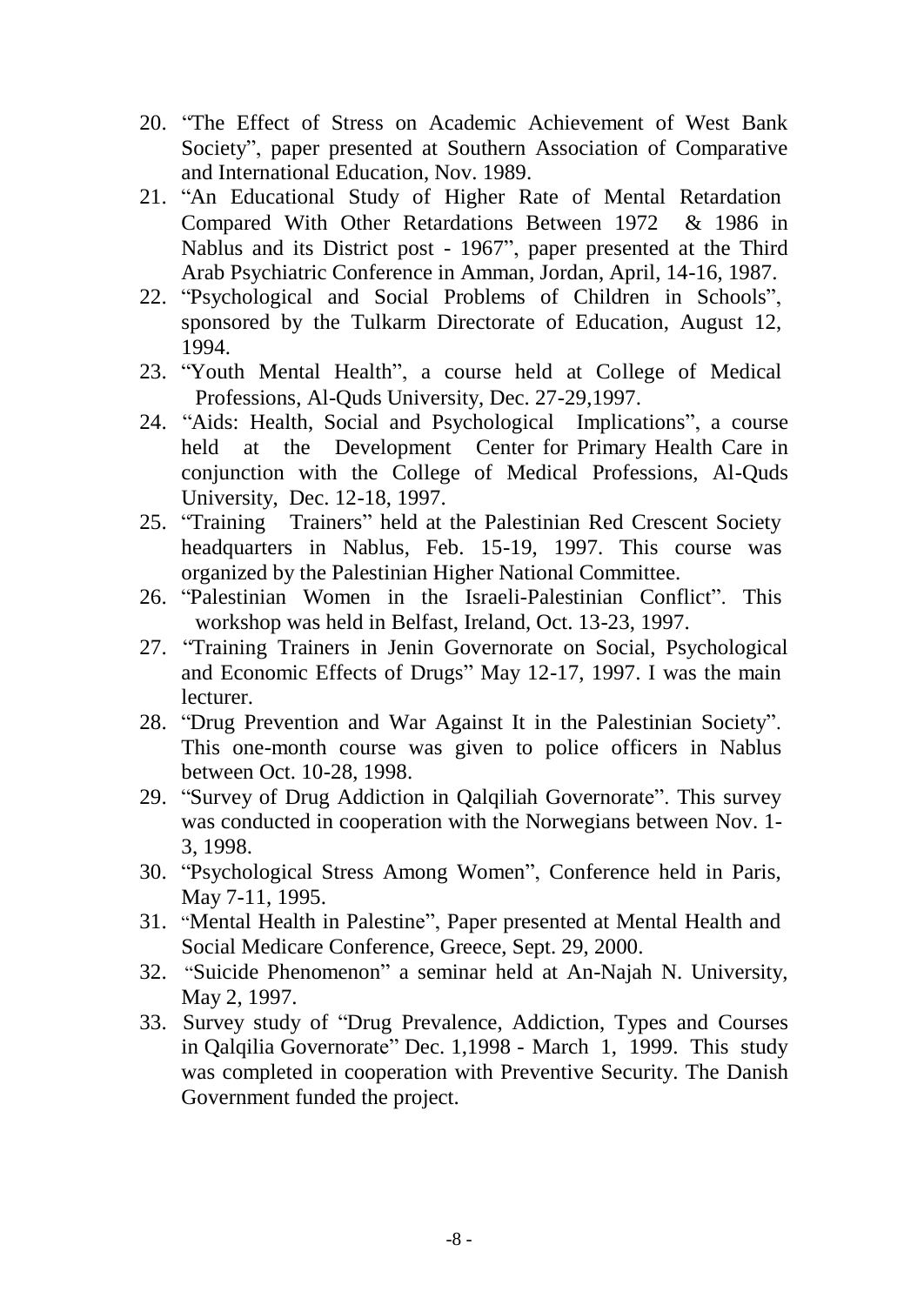#### Awards

- Chain of Martyr, Yasser Arafat on the occasion of Palestinian National Day on Drug Abuse, Oct. 8, 2005.
- Certificate of Appreciation, August 29, 2005 Higher National Commission for Prevention of Drug Prevalence in the West Bank, Lod Charitable Society, Nablus, West Bank.

### Radio & TV Interviews

- 2013,"The introduction of sex education programs in the Palestinian education curricula" , radio Nagam / Qalqilya 11/5/2013
- 2013, "The introduction of sex education programs in the Palestinian education curricula & its benefits on the Palestinian society" ,on Palestine TV / Ramallah ,21/1/2013
- "Psychosomatic Illnesses" (TV interview), An-Nass TV. Station. July 28, 2006.
- "Extent of Palestinian University students adaptability with the requirements of Palestinian labor market". An-Najah National University Radio Station, Nablus, West Bank.
- "Psychological anxiety among Tawjihi students and role of family in alleviating it", An-Najah National University Radio Station.

## Membership:

- Higher Authority for Prevention of Drugs, Palestine, 2005-2006.
- Supervision Committee member, Faculty of Education, Dept of Psychology, Participated in evaluation of quality of exams and their objectivity.
- Board member, Al-Haiya Al-Istishariya Al-Markaziya Ashahriyah Sanabel published by Therapy and Rehabilitation Center for Victims of Torture, Ramallah, Palestine.
- Member, Committee for Code of Ethics for Psychosocial Specialists in the West Bank.
- Member, External Examiner of Ph.D. students at Ein Shams University, Ein Shams, Egypt.
- Member, Peer review of scholarly papers submitted to Scientific Research Journal published by the Islamic University in Gaza.
- World Mental Health, Baltimore, MD 21285-6815, USA. Member ID 1641.
- American Psychological Association, 1200 Seventeenth St. Washington, DC. 20036, USA Member ID 6813-4502.
- International Council of Psychiatrists, CP Secretariat 4805, Regent St Madison, Wisconsin 53705, USA.
- Canadian Psychological Association (Society Canadienne DE Psychologies).
- International Council of Psychologists.